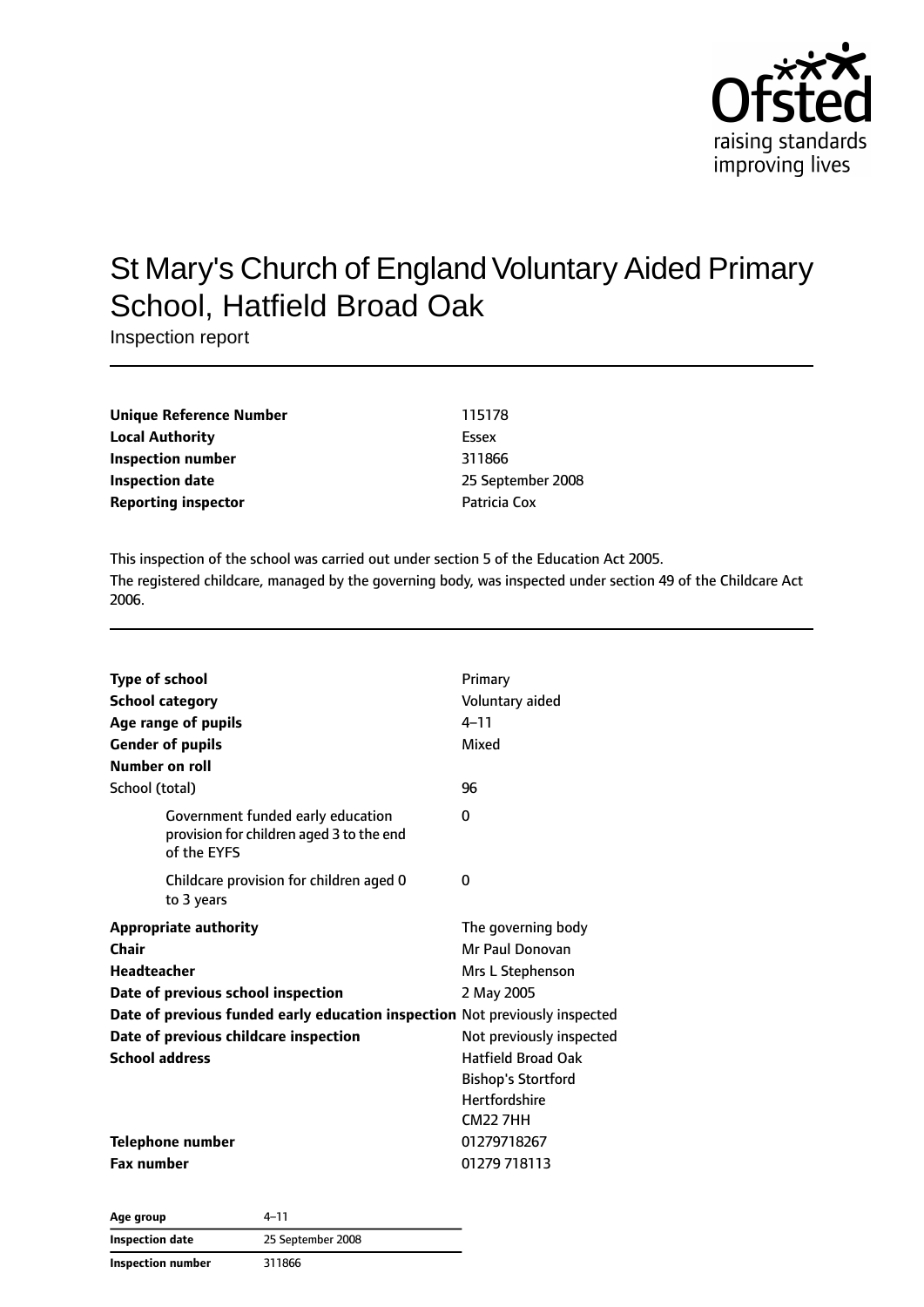© Crown copyright 2008

.

#### Website: www.ofsted.gov.uk

This document may be reproduced in whole or in part for non-commercial educational purposes, provided that the information quoted is reproduced without adaptation and the source and date of publication are stated.

Further copies of this report are obtainable from the school. Under the Education Act 2005, the school must provide a copy of this report free of charge to certain categories of people. A charge not exceeding the full cost of reproduction may be made for any other copies supplied.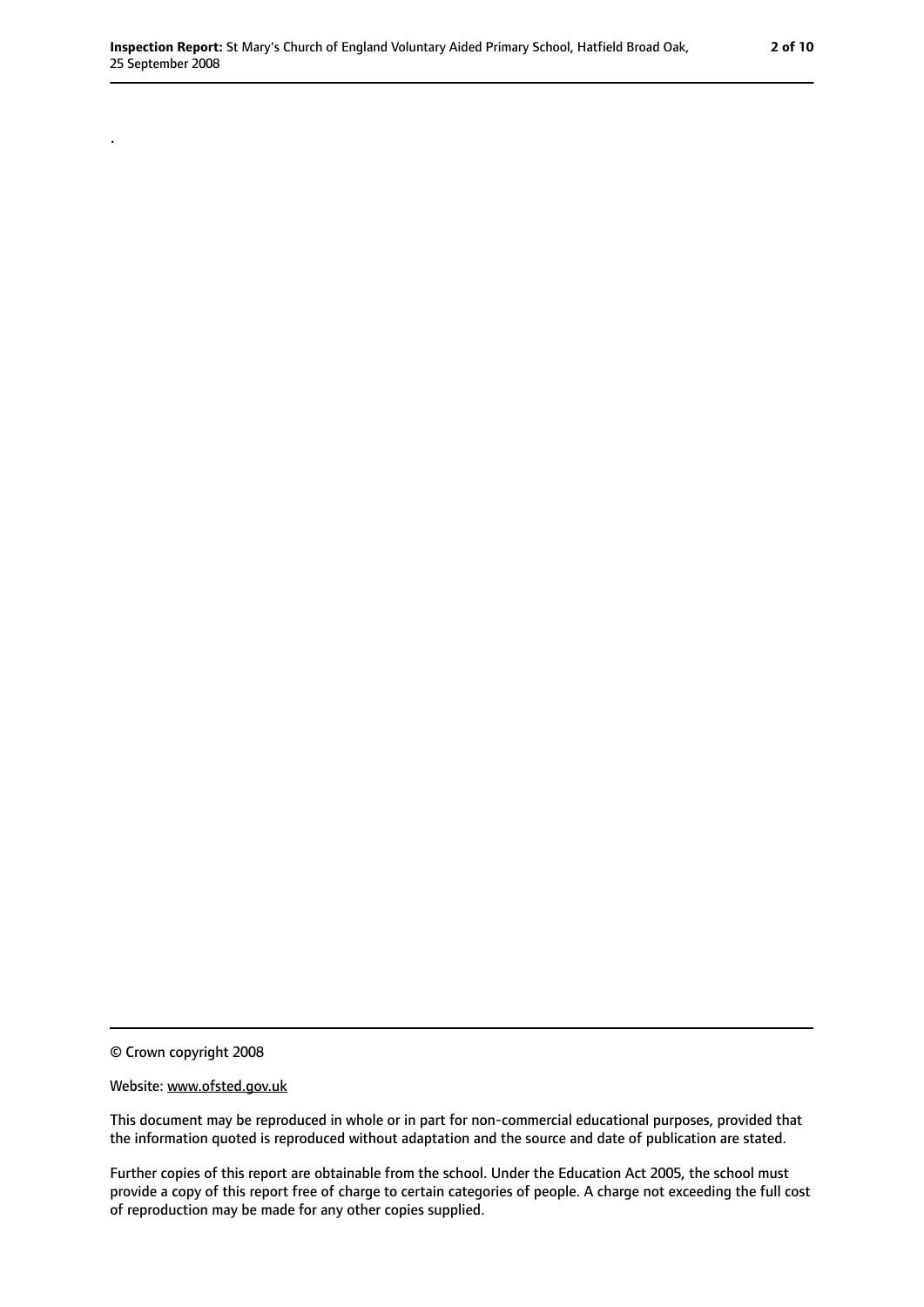### **Introduction**

The inspection was carried out by one Additional Inspector in one day. The inspector evaluated the overall effectiveness of the school and investigated the following issues: the progress being made on raising standards in mathematics; how well the school develops pupils' independence and responsibility, particularly through target-setting, and their contribution to the school and wider community; and how good leadership and management are at all levels in bringing about better achievement and staff's full involvement in, and commitment to, improvement.

Evidence was gathered from classroom visits, discussions with staff, governors and pupils, scrutiny of parents' questionnaires and examination of school documents, especially assessment data. Other aspects of the school's work were not investigated in detail but the inspector found no evidence to suggest that the school's own assessments, as given in its self-evaluation, were not justified, and these have been included where appropriate in this report.

### **Description of the school**

This small school serves children mainly from the village but some come from further afield. Many come from affluent backgrounds. Almost all pupils are of White British heritage and all have English as their first language. The proportion of pupils entitled to free school meals and of those identified as having learning difficulties or disabilities are below average. There are more boys than girls, but this varies considerably from year to year, as do year-group numbers. While the proportion of pupils who leave or join during their school career is average, this is far more evident in some year-groups than others. Therefore, in some years, few pupils in Year 6 started thisschool in the Early Years Foundation Stage (EYFS) or Key Stage 1. The attainment of the children who start in Reception is somewhat above national expectations, although this varies considerably from year to year.

The school has gained the Activemark, the Healthy Schools Award and is working towards the Artsmark.

#### **Key for inspection grades**

| Grade 1 | Outstanding  |
|---------|--------------|
| Grade 2 | Good         |
| Grade 3 | Satisfactory |
| Grade 4 | Inadequate   |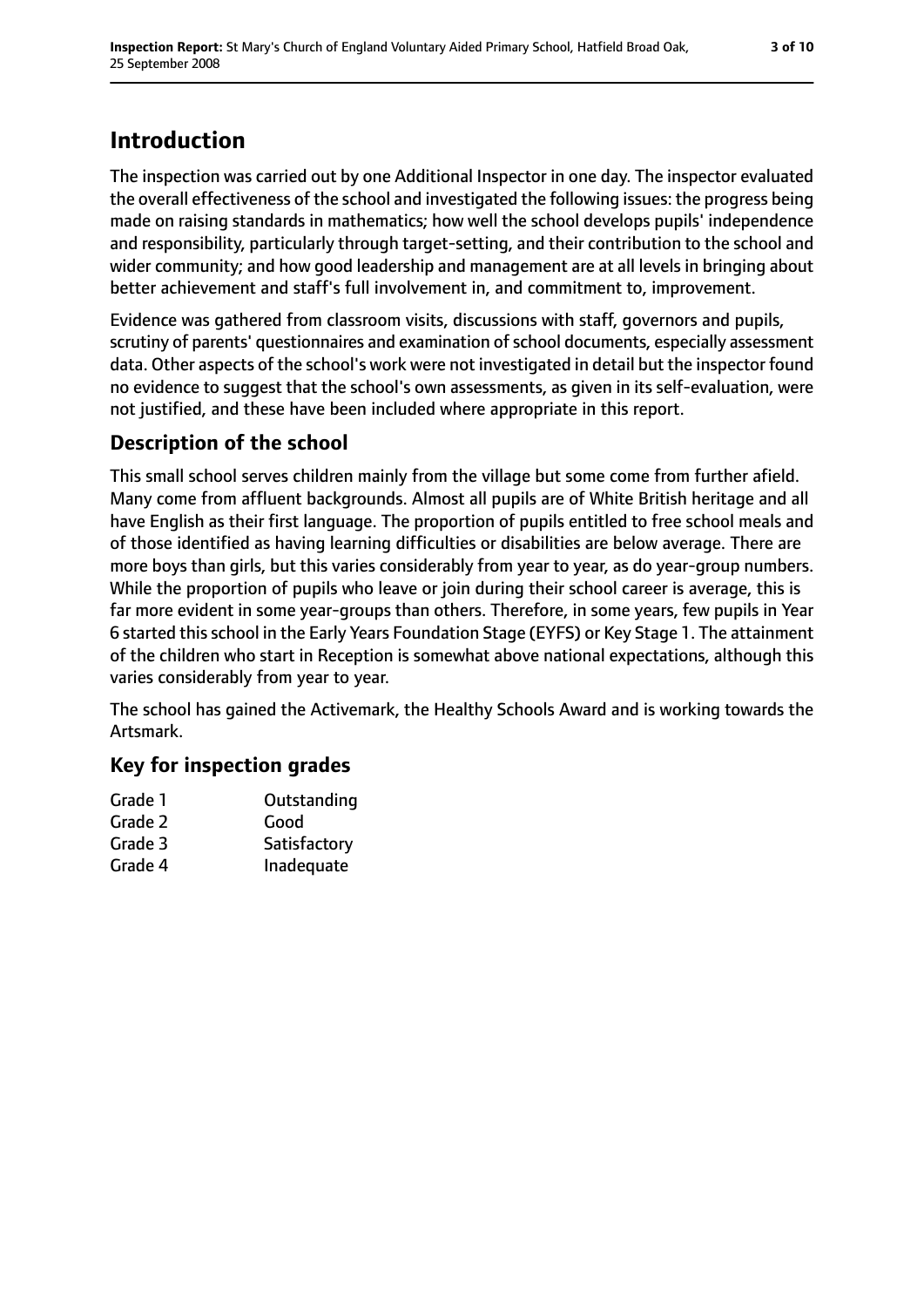### **Overall effectiveness of the school**

#### **Grade: 2**

This good school has the overwhelming support of its parents and pupils. On entering the building, the immediate impression is of calm and purpose. Pupils settle extremely well and grow in confidence into mature and thoughtful individuals. There is a shared set of values, based firmly on respect for others and oneself, pervading the school's life and work. Pupils behave extremely well, with a keen sense of fairness, and take care of others as a matter of course. They are lively and eager to take the initiative and responsibility. The Year 6 pupils organise lunchtime clubs for the younger ones and take their duties as 'playground leaders', helping others to play, very seriously. Some organise the recycling system and ensure that others follow the rules. However, the school council are not as involved as they could be in organising themselves. Pupils have an excellent understanding of how to stay safe and secure. They are keen to eat healthily and take part enthusiastically in the wide range of sports activities on offer.

The school is at the heart of village life and there are close links with the local church. Pupils make a very good contribution to the wider community through, for example, their involvement in raising money for charity. Their knowledge of other faiths and the impact of belief on life is secure and relationships throughout the school are excellent, whatever their background and heritage. Pupils have a good understanding of their own and other cultures, although their awareness of life in a multicultural society is satisfactory. The pupils are exemplary ambassadors for their school because adults set an extremely good example. Pupils feel very safe because they know that if they are upset they will be cared for immediately. All risk assessments are carried out and there are very good levels of supervision. All staff have child protection training and the school plans to update this further.

Pupils' thorough enjoyment of school is partly the result of the rich and varied curriculum the school provides. There is a good range of activities outside the school day, visitors and visits to places of interest. The curriculum is planned well to cater for the mixed age-groups in each class and to help children from Reception to adjust to Year 1. There is a good emphasis on developing links across subjects and pupils' skills through them. The topics focus well on extending pupils' understanding of life in other countries, and giving them a good basic grounding in French. However, a considerable amount of additional time is spent on English, without evaluating whether all of the activities that take place are effective enough. The good programme for personal, social and health education ensures that pupils are well prepared for the possible pitfalls of teenage and adult life.

The strengths of the school are due to the headteacher's good leadership and management. She checks the work of the school well and has a good knowledge of where improvement is needed. The staff support her with enthusiasm and commitment, with a good understanding of their roles. Through such measures asthe careful checking of pupils' attainment and progress, staff are alert to most shortcomings and take the initiative to tackle them. Effective action has been taken to bring about necessary developments, particularly in raising standards in English and reinvigorating provision for information and communication technology (ICT). Planning for school improvement is good and involves all staff in developing their subjects. However, it does not have sufficient clarity about how the impact of initiatives will be evaluated. Governors carry out almost all their roles with commitment and expertise, with a good knowledge of the school's strengths and areas where improvement should be made. Governors have met their responsibility for carrying out checks with the Criminal Records Bureau (CRB) for all school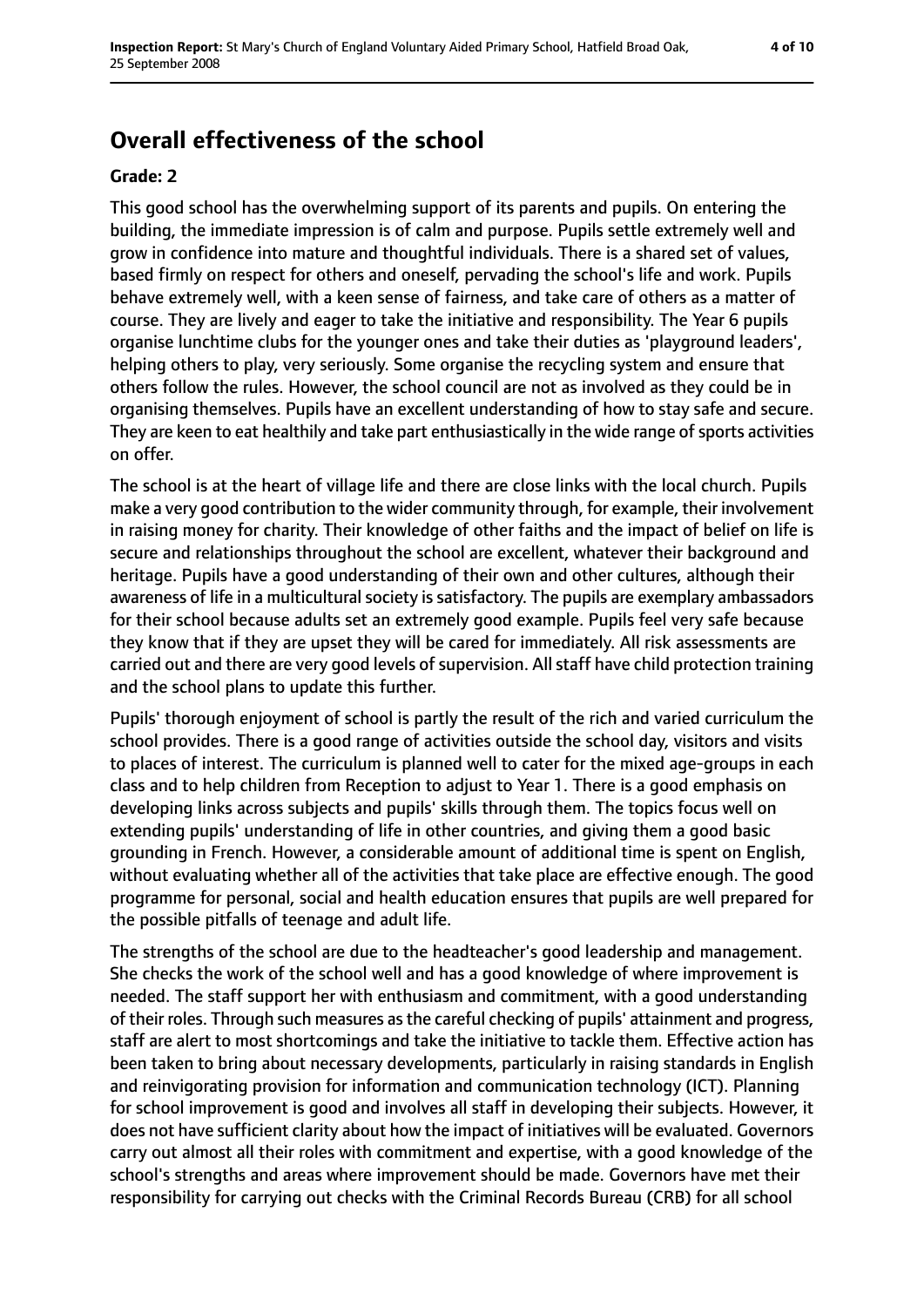staff and are in the process of carrying out these checks for governors who visit the school regularly.

The use of good classroom resources and stimulating displays help to spark pupils' interest. Teachers continue to promote involvement through their own enthusiasm and the range of teaching strategies they use. They plan their lessons well and make it plain to pupils what they are to learn from the session. They often refer to these aims during the lesson to keep them in pupils' minds. Activities are usually planned well to cater for the range of age and ability in the class, although there are occasions when these are too difficult for the less able or not sufficiently challenging for the more able. While the pace of lessons is, as a rule, brisk, it sometimes drops and pupils' attention slips. Teaching assistants make a good contribution to most lessons, particularly in enabling those who need support to make the same good progress as the rest of the class. However, there are occasions when staff help pupils too quickly instead of asking them to persist or think through the question again. Academic guidance is good. Pupils have targets in writing and mathematics, which they know and are involved in measuring their progress towards them. On occasion, they are asked to assess their own and others' work to see how well they have met the aims of the lesson. Marking helps them to know what they need to do to improve.

As is often the case with small schools, standards at the end of Years 2 and 6 vary considerably from year to year. In Year 2 in 2008, standards were well above average and all pupils reached the expected level, with a high proportion above this. In Year 6 in 2006, they were exceptionally low; by contrast, in 2007 they were well above average. The teachers' assessments indicate that standards in 2008 were average. These assessments and test results at the end of each year demonstrate that pupils throughout the school make good progress from their starting points, particularly in English, but that achievement is not as strong in mathematics. It is good in science. By Year 6, pupils are extremely articulate, with very good speaking, listening and reading skills. They usually meet the school's challenging targets. In spite of the imbalance between the numbers of boys and girls, there is little difference in progress between them. The school has already identified the shortcoming in mathematics and begun work on remedying it. Pupils' abilities, along with their increasingly good use of ICT, their good achievement in physical education (PE), and their personal qualities, ensure that they are prepared well for the next stage of education and their future lives.

#### **Effectiveness of the Early Years Foundation Stage**

#### **Grade: 2**

The school works closely with the playgroup on the site to ensure that children make a smooth and happy transition to the Reception class. They settle into the consistent routines rapidly and behave extremely well inside and out, building very good relationships with each other and adults. Very close links with parents help to ensure that children develop confidence and thoroughly enjoy their experiences. Staff provide a good range of indoor activities and, on occasion, use some particularly stimulating resources to engage them. Children were enthralled by a lesson about the skeleton, with a life-size model, and spent considerable time in related, challenging activities. The role-play area is well linked to this topic and children develop their language well through 'driving the ambulance' and being the 'patient'. Staff focus well on developing their independence so that, for example, children choose the resources they need or the area they will be involved in. They respond very well to stimulating activities; for example, some were inspired by a session about minibeasts to take the magnifying glass outside to search diligently for them.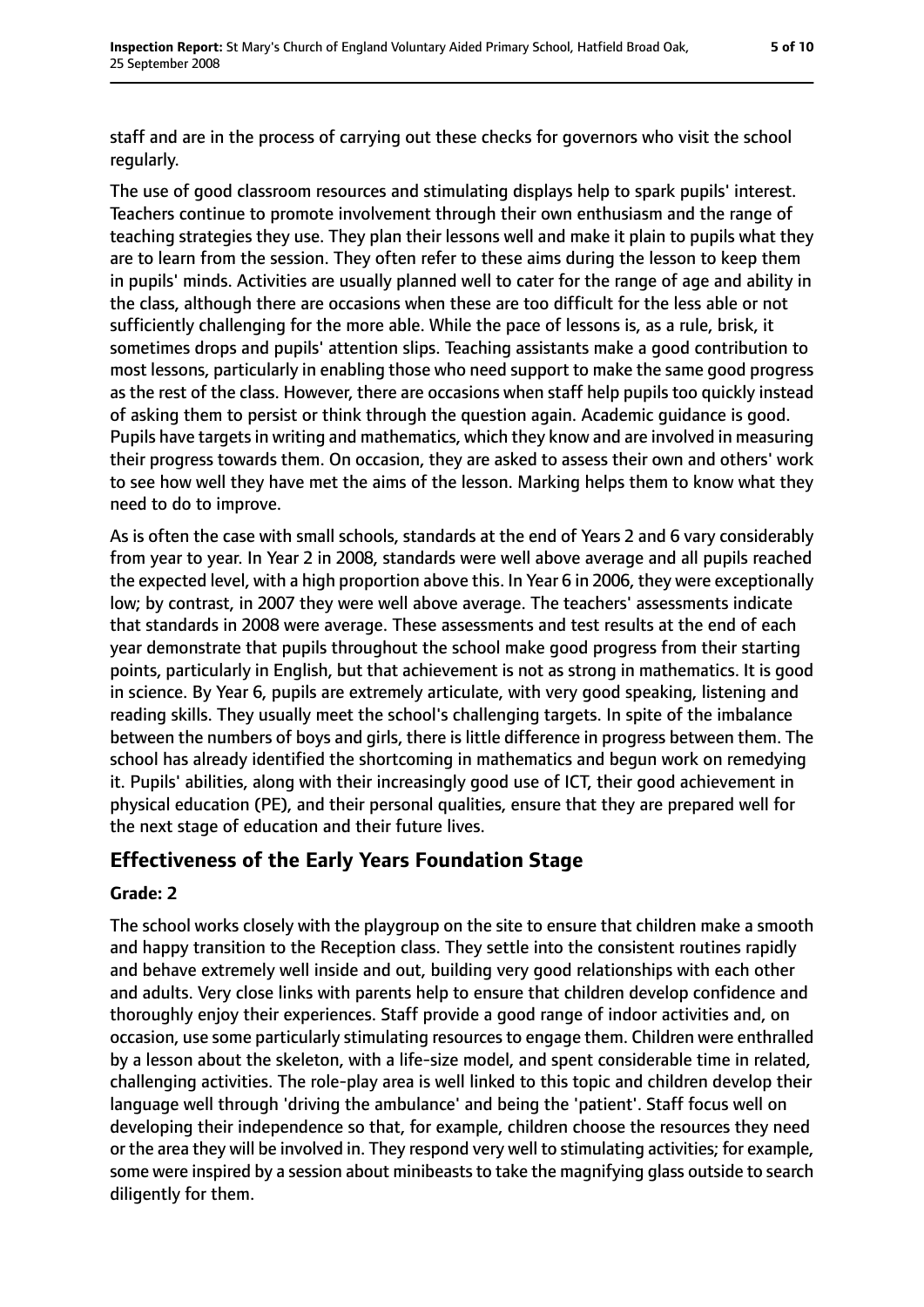Adults take extremely good care of the children and ensure that they are safe moving on the stairs from classroom to outside area. They emphasise hygiene and the safe way to move around when outside. However, outside activities are not always planned to the same high standard as those inside. Occasionally, the purpose has not been designed sufficiently. Nevertheless, children make good progress in developing their skills, particularly their personal and social abilities. Standards when they enter Year 1 vary; in 2008, they were above average, demonstrating good progress.

#### **What the school should do to improve further**

- Raise standards in mathematics so that pupils' achievement at least matches that in English
- Extend pupils' understanding of life in a multicultural society
- Ensure staff receive the most up-to date training in child protection and all governors who visit the school regularly have thorough background checks.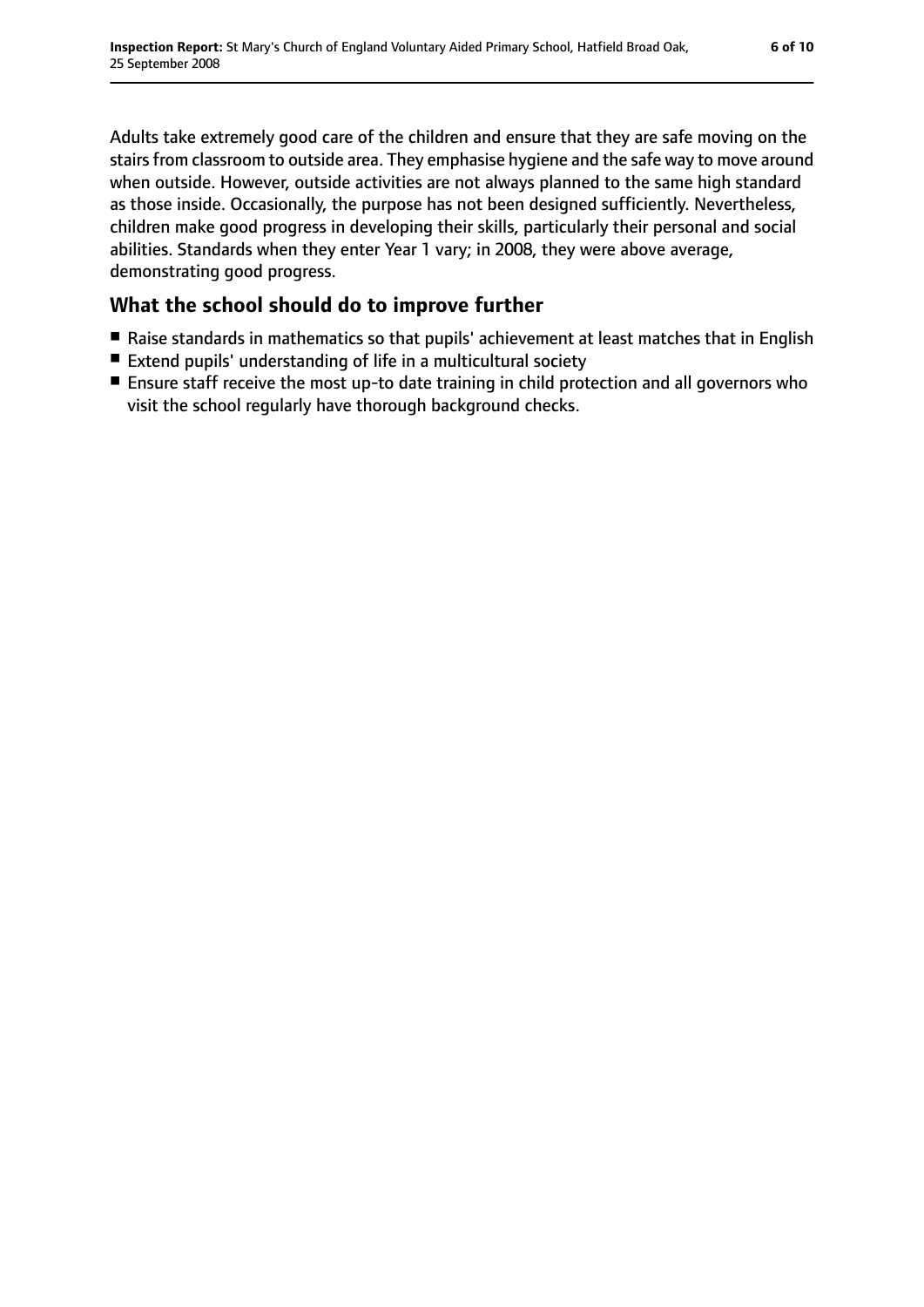**Any complaints about the inspection or the report should be made following the procedures set out in the guidance 'Complaints about school inspection', which is available from Ofsted's website: www.ofsted.gov.uk.**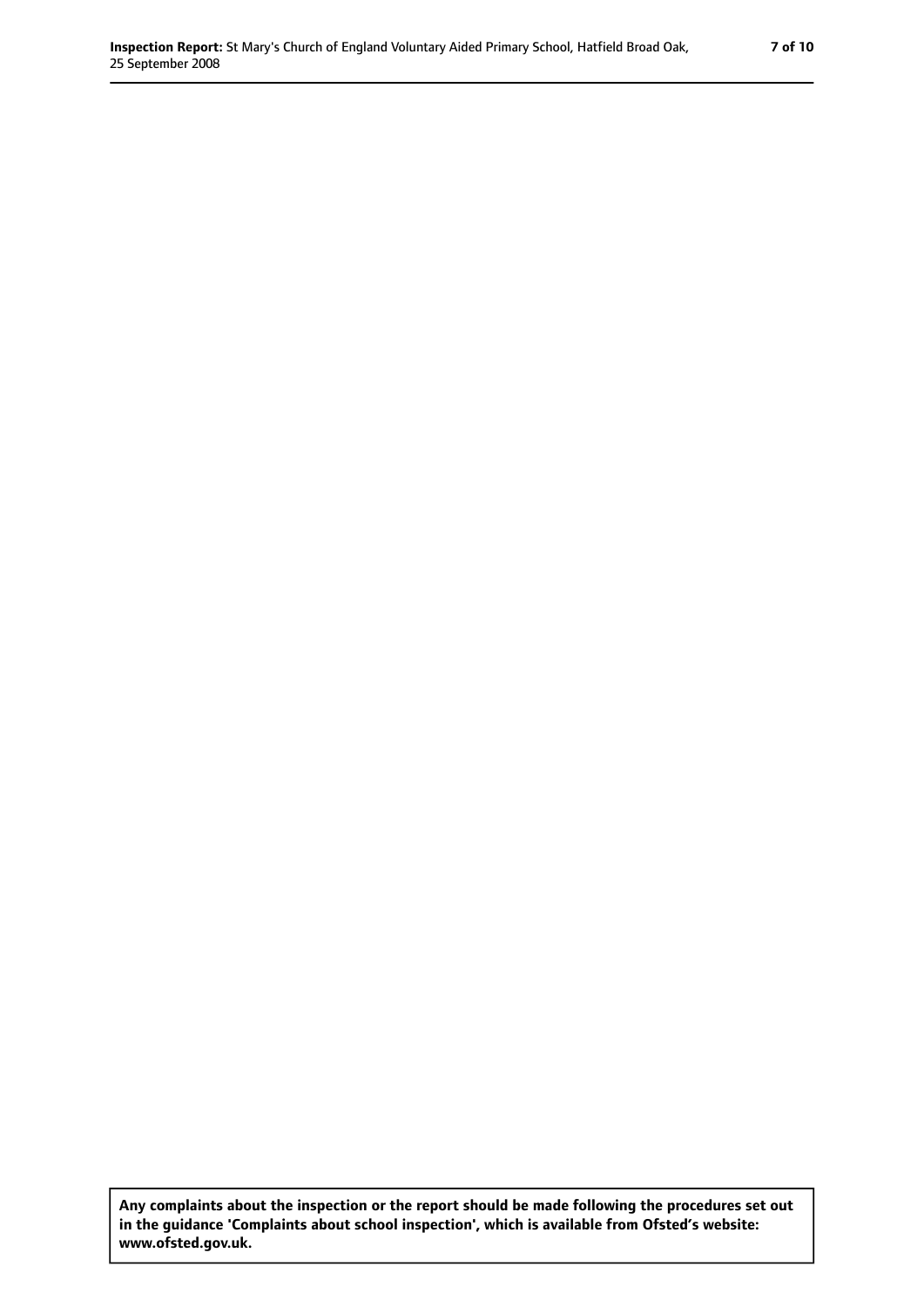## **Inspection judgements**

| Key to judgements: grade 1 is outstanding, grade 2 good, grade 3 satisfactory, and | <b>School</b>  |
|------------------------------------------------------------------------------------|----------------|
| arade 4 inadequate                                                                 | <b>Overall</b> |

#### **Overall effectiveness**

| How effective, efficient and inclusive is the provision of<br>education, integrated care and any extended services in meeting the<br>needs of learners? |     |
|---------------------------------------------------------------------------------------------------------------------------------------------------------|-----|
| Effective steps have been taken to promote improvement since the last<br>inspection                                                                     | Yes |
| How well does the school work in partnership with others to promote learners'<br>well being?                                                            | っ   |
| The capacity to make any necessary improvements                                                                                                         |     |

#### **Effectiveness of the Early Years Foundation Stage**

| How effective is the provision in meeting the needs of children in the<br><b>EYFS?</b>       |  |
|----------------------------------------------------------------------------------------------|--|
| How well do children in the EYFS achieve?                                                    |  |
| How good are the overall personal development and well-being of the children<br>in the EYFS? |  |
| How effectively are children in the EYFS helped to learn and develop?                        |  |
| How effectively is the welfare of children in the EYFS promoted?                             |  |
| How effectively is provision in the EYFS led and managed?                                    |  |

#### **Achievement and standards**

| How well do learners achieve?                                                                               |  |
|-------------------------------------------------------------------------------------------------------------|--|
| The standards <sup>1</sup> reached by learners                                                              |  |
| How well learners make progress, taking account of any significant variations<br>between groups of learners |  |
| How well learners with learning difficulties and/or disabilities make progress                              |  |

#### **Annex A**

<sup>&</sup>lt;sup>1</sup>Grade 1 - Exceptionally and consistently high; Grade 2 - Generally above average with none significantly below average; Grade 3 - Broadly average to below average; Grade 4 - Exceptionally low.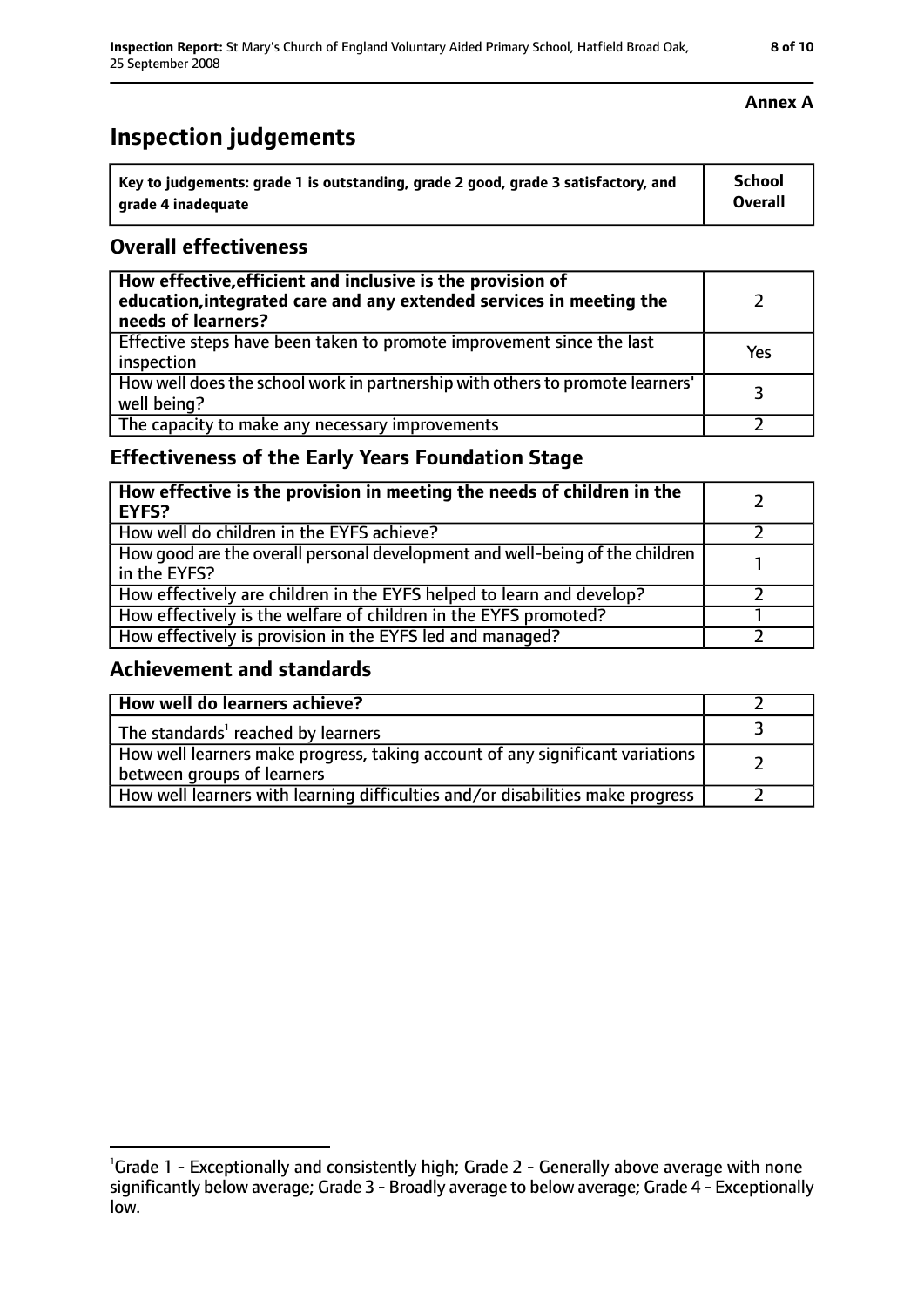### **Personal development and well-being**

| How good are the overall personal development and well-being of the<br>learners?                                 |  |
|------------------------------------------------------------------------------------------------------------------|--|
| The extent of learners' spiritual, moral, social and cultural development                                        |  |
| The extent to which learners adopt healthy lifestyles                                                            |  |
| The extent to which learners adopt safe practices                                                                |  |
| The extent to which learners enjoy their education                                                               |  |
| The attendance of learners                                                                                       |  |
| The behaviour of learners                                                                                        |  |
| The extent to which learners make a positive contribution to the community                                       |  |
| How well learners develop workplace and other skills that will contribute to<br>their future economic well-being |  |

### **The quality of provision**

| How effective are teaching and learning in meeting the full range of<br>learners' needs?              |  |
|-------------------------------------------------------------------------------------------------------|--|
| How well do the curriculum and other activities meet the range of needs and<br>interests of learners? |  |
| How well are learners cared for, quided and supported?                                                |  |

### **Leadership and management**

| How effective are leadership and management in raising achievement<br>and supporting all learners?                                              |     |
|-------------------------------------------------------------------------------------------------------------------------------------------------|-----|
| How effectively leaders and managers at all levels set clear direction leading<br>to improvement and promote high quality of care and education |     |
| How effectively leaders and managers use challenging targets to raise standards                                                                 |     |
| The effectiveness of the school's self-evaluation                                                                                               |     |
| How well equality of opportunity is promoted and discrimination eliminated                                                                      |     |
| How well does the school contribute to community cohesion?                                                                                      |     |
| How effectively and efficiently resources, including staff, are deployed to<br>achieve value for money                                          |     |
| The extent to which governors and other supervisory boards discharge their<br>responsibilities                                                  | 3   |
| Do procedures for safequarding learners meet current government<br>requirements?                                                                | Yes |
| Does this school require special measures?                                                                                                      | No  |
| Does this school require a notice to improve?                                                                                                   | No  |